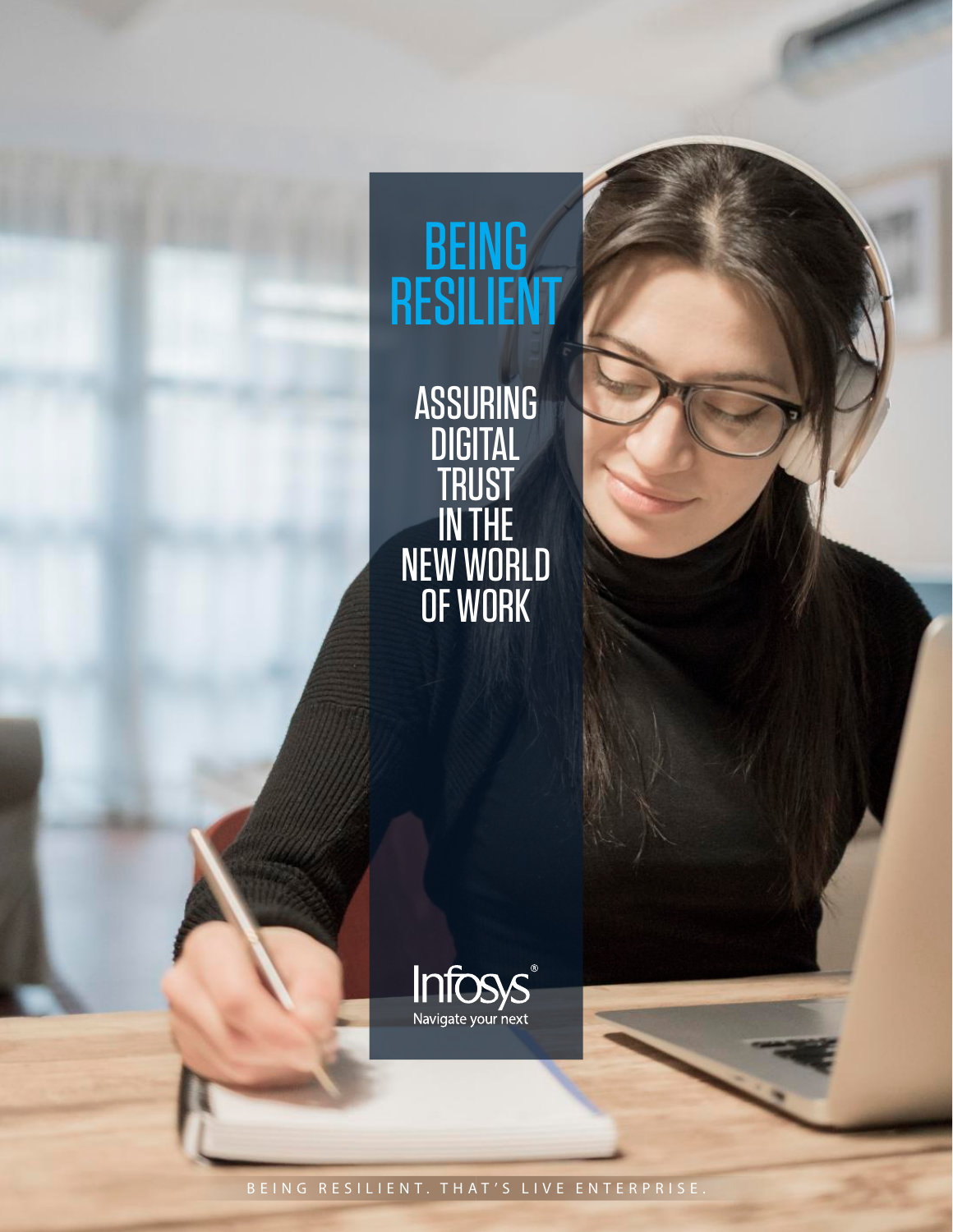# **SUMMARY VIEW**

Recently, in just three weeks we moved 80 percent of our 240,000+ employees - the world over - to securely work from their homes, and we are happy to share the learning from our experience. We looked at the challenge from a perspective of securing the move to remote working *by design*, securing it *at scale* and securing it *for the future*. Here's what assuring digital trust in the new world of work entails:

> **Dealing with the expanding and new threat surface**

**Protecting against data breaches and attacks on remote assets**

**Balancing security with user experience and productivity**

**Prioritizing and re-calibrating governance and compliance**

**Making cybersecurity a foundation for the new digital era** 

Humanity has woken up to the realization that we can feel so defenseless in the face of calamity. For many of us, this feels like being in the middle of a wartime drama, or watching, as if in a movie, the Great Depression unfold around us. Only, this sudden shadow in our lives is very real. This rude awakening from our collective complacency is driving a deep need in us all to protect against further perceived risks and take back some of our sense of lost control. Understandably, this apprehension is spilling into our work lives as well. In many ways, our enterprise digital infrastructure is helping us get started on the path to greater confidence and resilience, but the fact remains that this digital infrastructure has not been stress-tested before in an exponentially stretched situation such as the one we are up against. Nor do we know that we truly have the ecosystem of digital resources we will need to meet the challenge in the moment, and in the days onward. *Is our preparedness enough?* is a question that we need to continue to ask, answer and evolve.

Our approach to work will shift almost entirely to the digital, because the distributed remote working that we are facilitating today, driven by our adoption of physical distancing, may become the norm tomorrow.

With this will come the inevitable discomfort of potentially exposing our organizations to cyberattack if the right precautions are not taken to adapt to this new world. The urgent upgrade of infrastructure and the need to expand virtual private networks is all consuming. So is the need to update the technology backbone that supports it all. Beyond the technology, policies are also coming under the scanner in a bid to make them more relevant for this new reality, including briefing remote workers on their right to be aware of the risks, company privacy and security policies, guidelines, monitoring process information, and several other essentials like adhering to the right security behavior.

Remote work fundamentally changes the dynamics, especially for teams habituated to working side-by-side every day. People suddenly forced to change their behaviors can experience loss in productivity, collaboration snags, communication hitches, and other unforeseen hurdles as they shift from their corporate fortresses to modest home offices. And these unexpected changes can seed and drive security risks especially where we fail to recognize this change and adapt to this new way of conducting business.

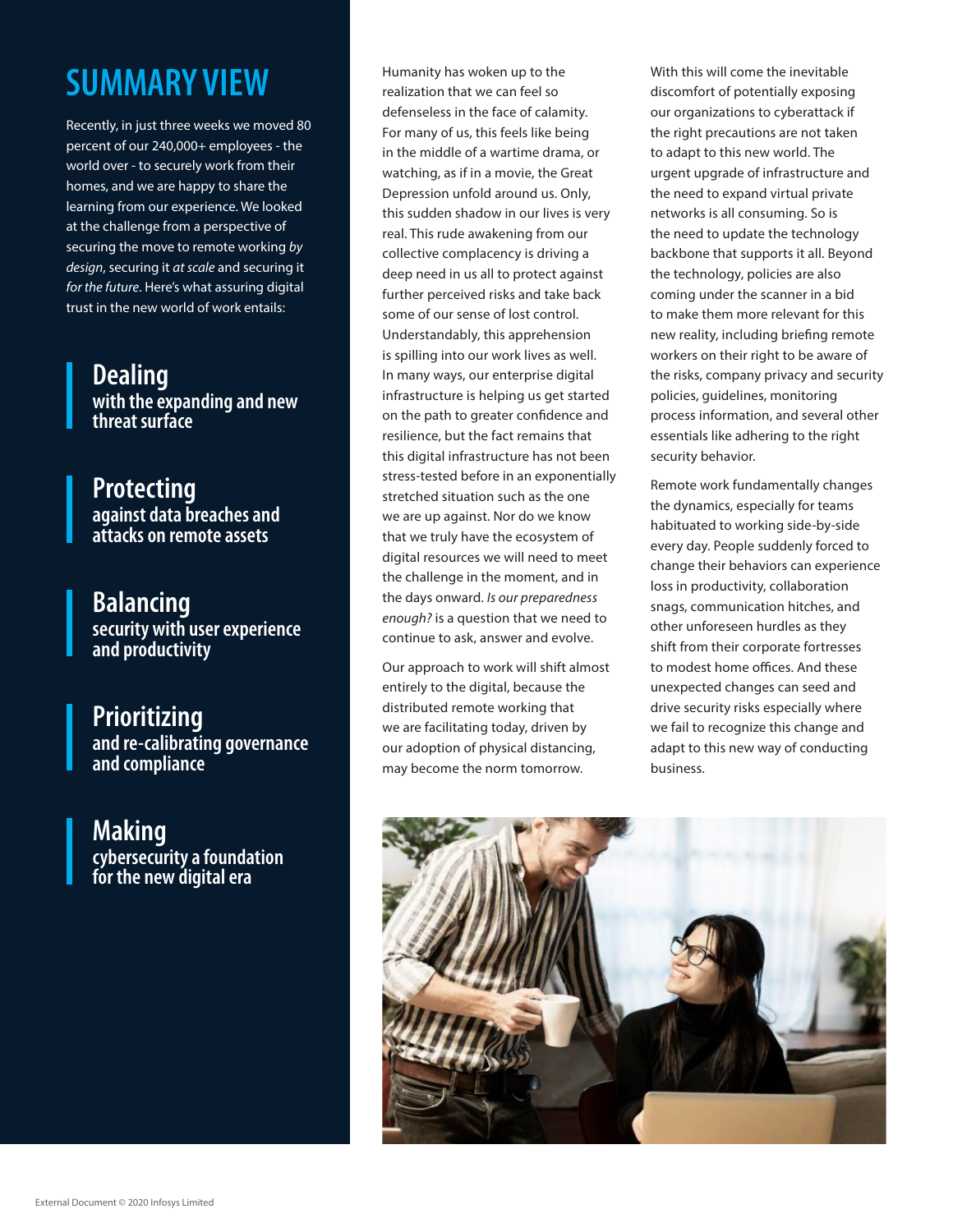Employees working from home rarely have the same firewalls, networkbased intrusion detection, and other defenses integral to the offices we are all accustomed to working from. What's more, at home, there is a tendency to let one's guard down because we feel safer. Poor computer security behavior at home, however, can lead to insecure actions in the context of work tasks, significantly expanding the attack surface. This exposes the vulnerability of the

one place we feel least vulnerable in – our own homes. Fittingly enough, the cybersecurity industry's response has been a call to embrace Zero Trust Security - centered on the belief that users should not automatically trust anything inside or outside the perimeters of the work landscape, and instead verify anything and everything trying to connect to the organization's systems before granting access. A well-intentioned, and arguably effective strategy if fully realized, however, it does little to truly shore up our trust capital at a time that most tests it. Besides, the Zero Trust Model is a hard nut to crack especially for organizations that are still on the journey to retiring their legacy systems. Recently, having walked a highly effective alternate path ourselves, when in just three weeks we moved 80 percent of our 240,000+ employees - the world over to securely work from their homes, we are happy to share the learning.

We looked at the challenge from a perspective of securing the move to remote working *by design*, securing it *at scale* and securing it *for the future*. To put it simply: *Digital Trust. Assured.* And here's what that entails:

### **Dealing with the expanding and new threat surface**

*A 2019 survey of over 1,500 US and UK workers found that work and watercooler chatter blur as remote workers use workplace collaboration apps. 76 percent discussed their personal lives on these platforms, a quarter talked negatively about their bosses, and another quarter shared confidential company information. How securely thirdparty platforms store information cannot be entirely controlled, and this is a risk for employers. Employees too can land in trouble with their company and even risk being blackmailed.*

We are looking at a future when we must move from less than 10 percent to 100 percent of our workforce in the remote working mode. This will not only expand the threat surface but also create new surfaces for attack in the form of remote access infrastructure, remote access methods, collaboration platforms, and the like. The need to focus on modernizing our critical legacy systems to make them accessible remotely is urgent and real. So is the need to build new use cases to identify new attacks and fraud patterns. Because, it's the same technologies arming remote workers with powerful new capabilities that are also exposing them to new threats, that they need to be defended from. These hazards are born from both technical and behavioral vulnerability.

- • Collaboration tools for remote working, such as Zoom, Citrix, Confluence, Slack, Skype and Google Suite, now outside enterprise controls, could be targeted by threat actors and used to access confidential information, especially if users use their personal laptops, desktops, and phones to connect into the office.
- Remote connections through VPN without multifactor authentication and encryption will increasingly become targets for malicious activities and the playground for coordinated malware attacks.
- Voice assistants at home could be potentially compromised and the possibility of official conversations and recordings falling into the wrong hands cannot be ruled out.
- • Data traffic passes through that same router that's connected to many devices, including various smart home appliances, which may not have upto-date protection. These are potential easy access point for hackers.
- • With remote working becoming the norm, hackers will increasingly target specific remote workers for phishing attacks after having gathered personal

information from publicly available sources like Linkedin and Facebook. We could also expect intensified attacks during the early fragile phase where organizations are grappling with stabilizing this massive shift and finetuning their security gameplay.

- Misconfiguration of cloud services so integral to remote work setups – is common when implementation is on the fly and at large scale thus increasing the organization's risk.
- • Provision to transfer work data to personal devices can cause unintended outflow of information outside of the safe zone.
- • Instances of misuse of PCs and mobile devices, logged in to the network, but left unlocked and unattended are not unheard of.
- With employees accessing systems at unusual times, and also accessing systems they otherwise regularly didn't, the behavioral analytics trackers may alert the administrative teams to false positives, overwhelm them, and compromise the veracity of valid alerts and associated priorities.
- When applications prescribed for use in home offices are not supported by adequate documentation and user-help, it can leave employees confused but with jobs to carry out, often creating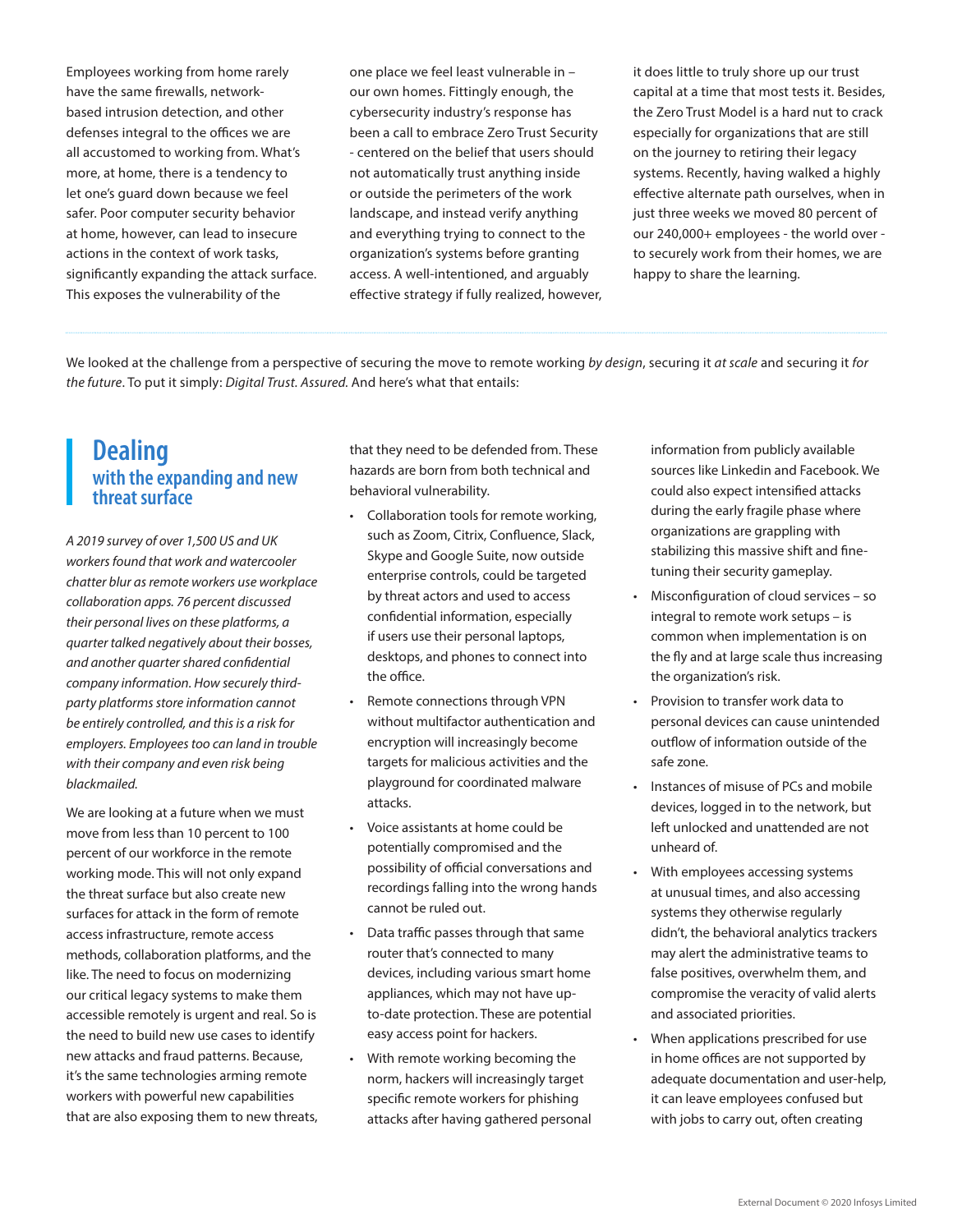situations of risk for the company. For example, users unable to join in a video conference conducted over the VPN, because they have difficulties configuring the VPN, may conduct the meeting on a more vulnerable platform.

- Even if the existing controls could easily squash new attacks, the introduction of so many new remote devices in networks can lead to changes in the playbooks which might overwhelm SOC analysts and their processes.
- • Unsecured public wifi networks, at places that remote workers may temporarily choose to work in as they juggle their work and personal priorities, are prime spots for malicious parties to spy on internet traffic and collect confidential information.



- $\checkmark$  Build secure connectivity models and standards for remote working leveraging VPN with multifactor authentication. Recalibrate security policies and standards to adjust to the new connectivity models and possible attack paths.
- $\checkmark$  Ensure connectivity only from hardened and managed corporate endpoints (desktop/laptop) with updated antivirus, security patches, anti-Advanced Persistent Threat, data loss prevention agents and encryption enforced.
- $\checkmark$  Carve out a segregated network for VPN clients connecting to the corporate network and allow them to access corporate resources.
- $\checkmark$  Recalibrate fine-grain access control to corporate infrastructure and applications.
- $\checkmark$  Ensure strong network and system-level authentication before granting access to corporate systems via MS RDP.
- $\checkmark$  Disable insecure protocols/ services such as SMB/ NetBIOS over TCP/IP to reduce vulnerabilities and attack paths.
- $\checkmark$  Harden security for VDI infrastructure including but not limited to security updates, antivirus, anti-Advanced Persistent Threat, and data loss prevention agents.
- $\checkmark$  Whitelist IP addresses and domains for outgoing traffic where appropriate and feasible. Block all unwanted domains and ports.
- $\checkmark$  Enforce restrictive permissions to prevent data leakage. For example, disable clipboard functionality on Citrix and other RDP setups.
- $\checkmark$  Recalibrate the rules of behavioral analytics and security operation centers to minimize false positives.
- $\checkmark$  Put together a robust security incident management plan and 24/7 open communication channels for users to report incidents and monitor incidents.
- $\checkmark$  Secure configuration and heightened auditing of cloud services to avert data leakage.
- $\checkmark$  Bring renewed focus on screen lockouts and session time-outs.

#### **Protecting against data breaches and attacks on remote assets**

*Surveys in the US point to the fact that 47 percent of data breaches are caused by human error. And with breaches costing companies an average of \$3.6 million annually, the role employees play is too significant to ignore, especially when left to work from their home offices without inperson guidance, peer-reviews or supervision.*

Data breaches can cause distressing financial and reputational losses for organizations. From lost business to regulatory fines and remediation costs, data breaches have far reaching consequences. Human error has a welldocumented history of causing these fissures in our security systems and need to be prevented.

- • Careless exposure of data printed out in physical form is a greater risk with remote workers operating outside of secure corporate offices.
- Users need to be alerted and protected against malware designed to harm devices or software. They commonly masquerade as warnings against harmful software and convince users to download varying types of software that can steal, encrypt or hijack computer functions.
- Home offices are more vulnerable to attacks through emails, sometimes with malicious attachments. Phishing scams are one of the most common ways hackers gain access to information. Phishing involves sending fraudulent emails that appear to be from a trusted source, with the goal of deceiving recipients into either clicking on a malicious link or downloading an infected attachment.
- • Virtual networks connect with multiple remote workers. However, the encrypted tunnels in virtual networks are rarely inspected, allowing attackers to go undetected. Cyber criminals can use these tunnels to create man-inthe-middle attacks to eavesdrop on encrypted traffic, tamper or steal data.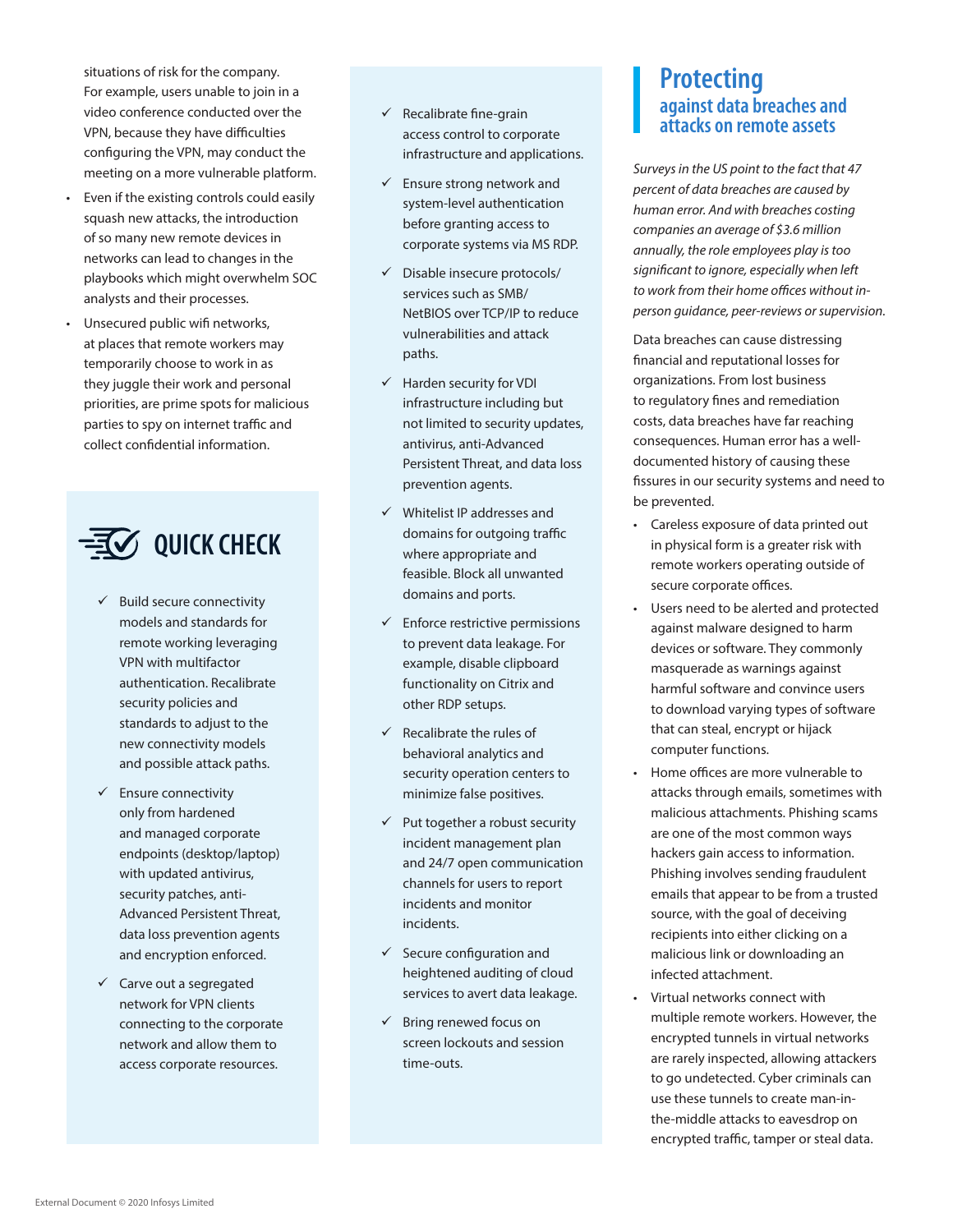• Denial-of-service perpetrators are likely to begin to target remote working employees to gain access to enterprise resources and make these unavailable to its intended users by temporarily or indefinitely disrupting services of a host connected to the Internet.



- $\checkmark$  Conduct frequent training sessions and establish lines of communication to educate employees about cyber threats and their responsibilities in relation to the company's information security program and the dos and don'ts linked to remote working.
- $\checkmark$  Address topics including but not limited to malware, phishing scams, acceptable usage of company resources, clear screen; clear desk, disconnecting from corporate network when not in use, keeping personal devices secure with strong passwords, up-to-date antivirus, personal firewall, encryption, patches and incident reporting.
- $\checkmark$  Seek electronic end user consent and acknowledgment to ensure acceptable usage of company resources while working from home.
- $\checkmark$  Continuously reiterate best practices to users and clearly demonstrate extent of compliance to stakeholders and executive leadership.
- $\checkmark$  Disable print access to corporate as well as personal devices while working from home.
- $\checkmark$  Disable screen scrapping and print screen applications on endpoints.
- $\checkmark$  Implement advance endpoint detection and response capabilities for all end points to protect employees from zero day attacks.

#### **Balancing security with user experience and productivity**

*Qualitative feedback from surveys point to the fact that remote workers tend to abandon security procedures that interfere with their workflow, and as a result, are often willing to jump over the security check, if they can, at the expense of cybersecurity. When they cannot, their work productivity is hampered. This indicates that, apart from changing human nature, the only way to prevent remote workers from taking security shortcuts is to provide a streamlined and hassle-free work experience while building transparent cyber security controls.*

Traditionally enterprises have centered on creating security for systems, but the time has come to focus on developing security for people. With adversaries increasingly targeting remote workers, additional vulnerabilities are created when these workers do not correctly follow security processes. Our default reaction tends to be to blame the victim, even penalize for not following the procedures. It may be valuable, however, to look at why that

incident happened. What gaps existed in the defenses that exposed the employee to threat actors? What was it about the security solutions and processes that caused the employee to sidestep them and create additional risks?

- • Dispersed remote workers need access to seamless collaboration, consistent connectivity, and assurance against security breaches.
- • Organizations doing all they can to prevent endpoint breaches targeting employees, frequently locking access to resources, blacklisting websites and conducting time-guzzling securityawareness tests, can be oblivious to the not-so-insignificant costs this entails in terms of employee productivity.
- Applications that require significant Internet speed and capacity to download or to use can also hamper the productivity of remote workers.
- Inadequate or unclear instructions for users exposed to a plethora of new and potentially confusing spread of workfrom-home enablers can slow them down.
- Employee analytics that try and simulate 'in-the-building' and 'at-thedesk' metrics with focus overly on time and effort metrics, instead of outcomes can be counterproductive to real employee productivity. Even for remote workers whose working hours on a project are billed to clients, outcome-based metrics drive better productivity.
- Extra security can mean extra roadblocks. It's hard remembering several usernames and passwords. Factor in two-factor authentication, SMS text messages and more, and this can likely frustrate users.
- Session time-outs that improve security and drive optimal management of resources, may indirectly impact user experience and productivity leading to user frustrations.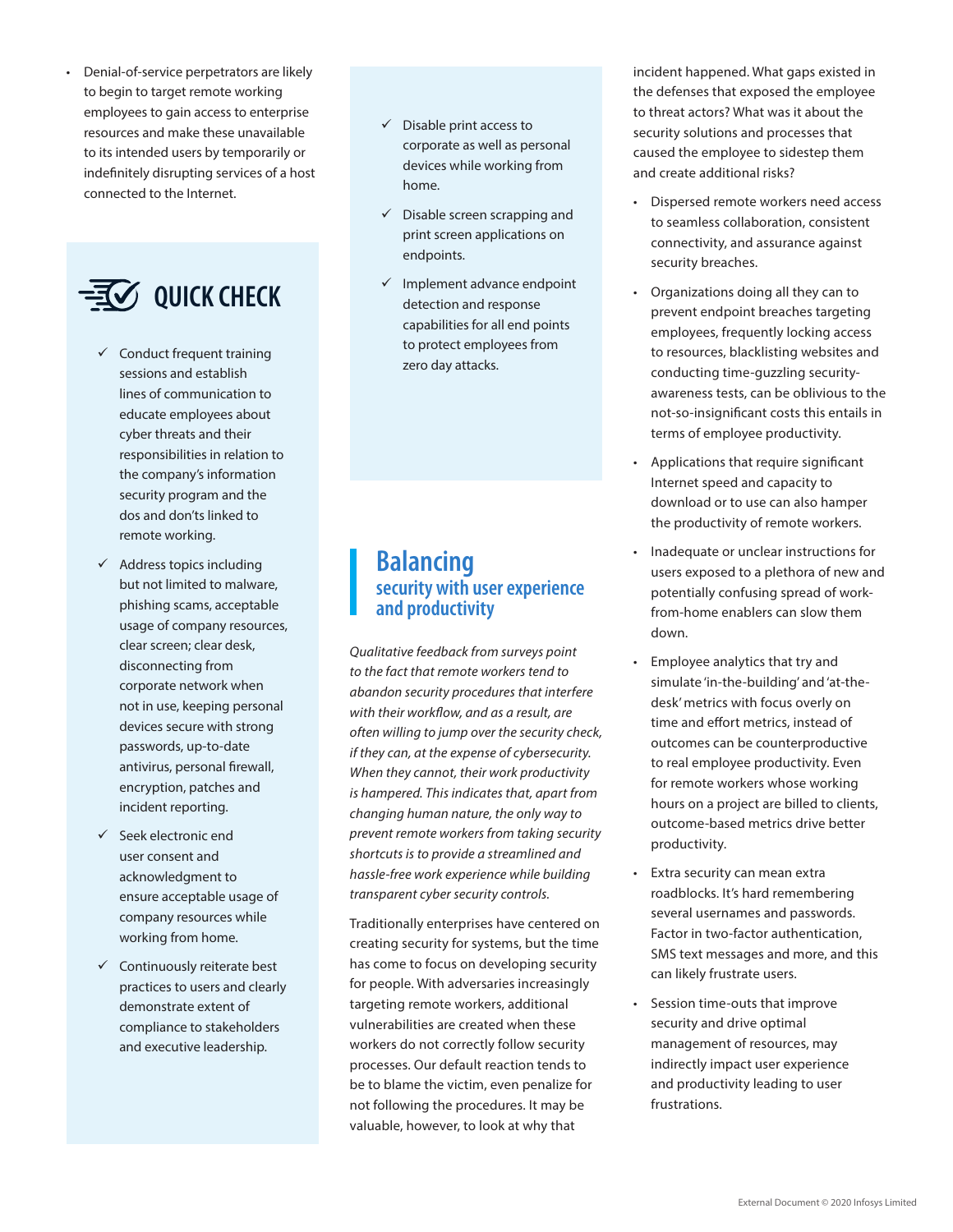

- Upgrade VPN infrastructure to allow more bandwidth and ensure fast and seamless access to company resources for remote workers.
- $\checkmark$  Amplify help-desk capabilities with intelligent self-service to drive higher service capacity and lower cost per service-request lower, as the remote workforce scales.
- $\checkmark$  Test new models for connecting effectively. For example, creating various levels of authentication based on a trust score and built from the risk factors found for each user or activity, in other words adaptive authentication.
- $\checkmark$  Implement security technology and processes that are designed with user experience in mind. For example, Fine-tune session timeouts to achieve a fine balance between user experience and security considerations.
- $\checkmark$  Ensure security is ingrained as an integral part of remote worker behavior. Publish FAQs and other supporting documentation, conduct workshops and training to allay confusion and any resulting risks with respect to remote access. Hygiene in the healthcare industry is a good example of this approach in action – observing the behavior of physicians and iterating on signage in hospitals leads to more consistent handwashing, and therefore better patient outcomes.
- $\checkmark$  Ensure processes keep users informed, and manage their expectations. For example, publishing that a service will take five or 20 minutes to activate will help reduce potential frustration and minimize impact on the workflow.

## **Prioritizing and re-calibrating governance**

*Just 51% of respondents in a recent CISO Benchmark Study said they feel they are doing an excellent job of managing employee security. Risky user behavior (For example, clicking on malicious links in email or websites) remains one of the top CISO concerns. Having organizational governance that starts with pervasive security awareness training and builds all the way up to nurturing a secure-first organization culture is crucial in the time of remote working.*

Most current security organizations are still driven from a mostly workfrom-office perspective. The resulting structures, decision rights, and processes are inadequate to deal with cyber risk associated with remote working. We need to bridge the historical gaps in information security, business continuity, and crisis management. We need to align with relevant industry standards so that we can more effectively work with others to manage incidents. Establishing strong architectures for data, systems, and security 'by design', 'at scale' and 'for digital resilience and trust into the future' is key.

- • Since the protection of data is the liability of the organization, internal policies need to be established for the protection and retrieval of such data should it be lost or compromised by a remote worker.
- The right to monitor remote workers comes with several limitations, including obtaining the consent of the employees, the notification of surveillance, with specified limits on the monitored areas. These need to be addressed before the process of monitoring.
- Monitoring quidelines must not violate the right of privacy that a remote worker has. For example, organizations cannot collect data from personal chats or conversations unless having obtained judicial authorization.

• Work from home policies are often not reviewed from a security-first lens, and when corresponding learning resources are not made available to remote workers, security can be compromised.



- $\checkmark$  Establish strong governance processes to ensure that any remote connectivity to client networks is enabled only after highlighting applicable risks to them and obtaining relevant consent.
- $\checkmark$  Build mechanism to access bird's eye view of remote operations.
- $\checkmark$  Consider recommendations from the Data Privacy Office when framing policies for remote user monitoring.
- $\checkmark$  Obtain employee consent for monitoring and surveillance in compliance with applicable legal and regulatory mandates.
- $\checkmark$  Budget for greater investments in intelligent automation to amplify the staffing model.
- $\checkmark$  Budget for investment in new systems and software required to support new use case scenarios emerging from the need to secure remote working. For example, keystroke dynamics authentication.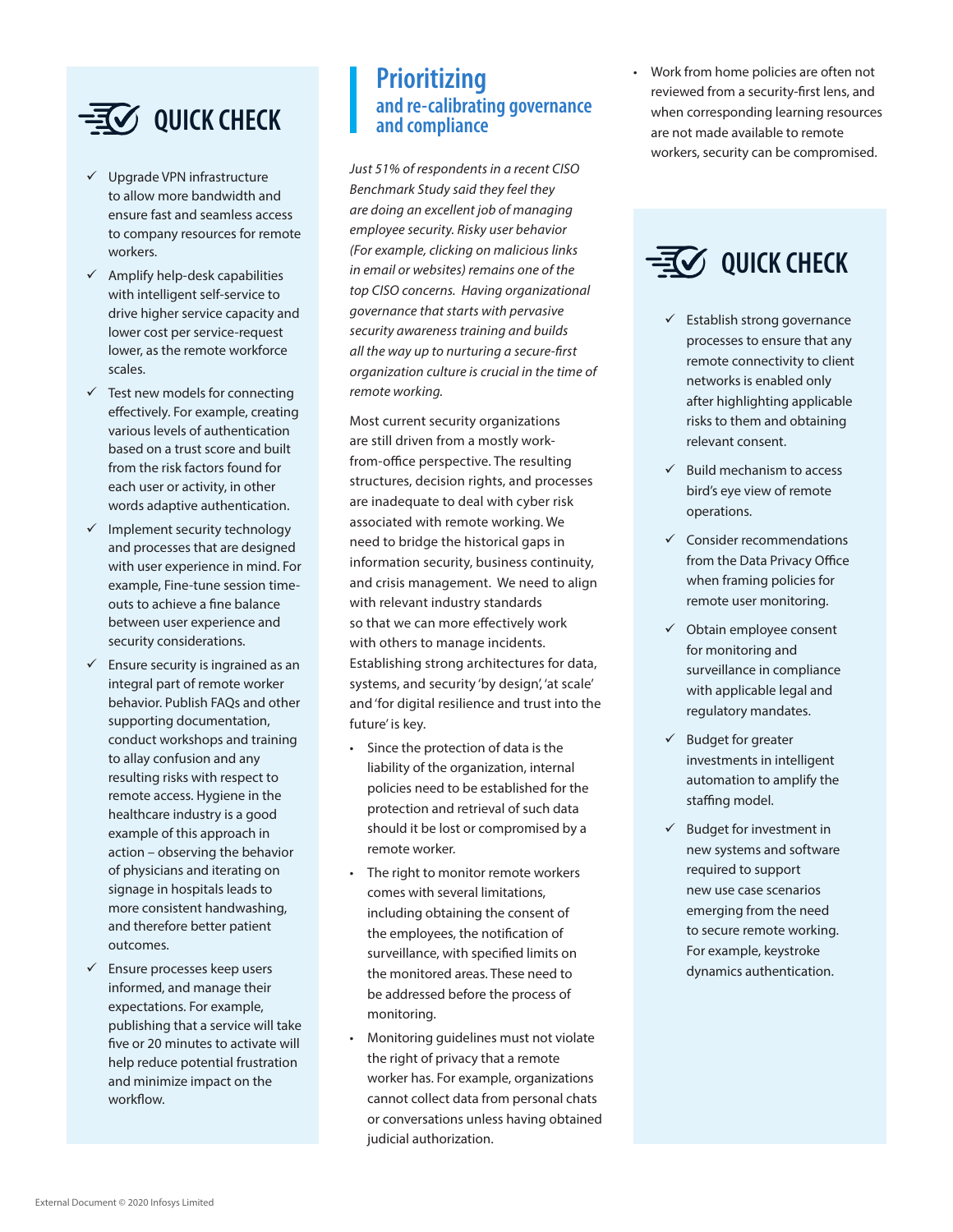#### **Making cybersecurity a foundation for the new digital era**

*In a 2020 Marsh & McLennan survey of 1,500 executives, respondents claim that security's overall role in organizational digital transformation has improved both in awareness and involvement in earlier stages of the design process. Today CISOs, more than ever before, need to be integral to the transformation as they look to transform their own capabilities to respond to a new normal where the work and talent value chain are both fully digitized and remote as scale.*

- • With the adoption of agile ways of working, like remote workers building upon each other's work in iterative cycles of simultaneous collaboration, security considerations can take a backseat.
- Investments in transformative technologies can be meaningless if they can't protect the business, its customers or other vital assets, and the complexity and speed of development continues to challenge the most robust security organizations.
- IT and operational technology integration brings new connectivity, data sources and potential vulnerabilities that need protecting, and it is challenging to connect the dots between the organization's security and its ecosystem of partners and vendors.
- There is merit in exploring distributed security models such as having security leaders attached to every digital practice but also reporting centrally to the corporate security organization.
- Security teams can no longer be the 'office of nay sayers'; they need to be agile and ramp up capabilities to add security at the speed of transformation.



- Recognize cyber security as part of the core foundation and an integral part of the strategic response plan to thrive in the new normal.
- $\checkmark$  Assure clients of ongoing security and business continuity plans. Build the governance models and interventions that make these assurances credible.
- $\checkmark$  Initiate daily stand-up calls with security operations and design teams to ensure fidelity of security policies, standards and execution to meet the changing requirements of remote working at scale.
- $\checkmark$  Focus on stabilization and implementation of best practices and industry collaborations.
- $\checkmark$  Be nimble in changing policies, reviewing new risks and draw clear plans for remediation with complete transparency and visibility to the organization's leadership.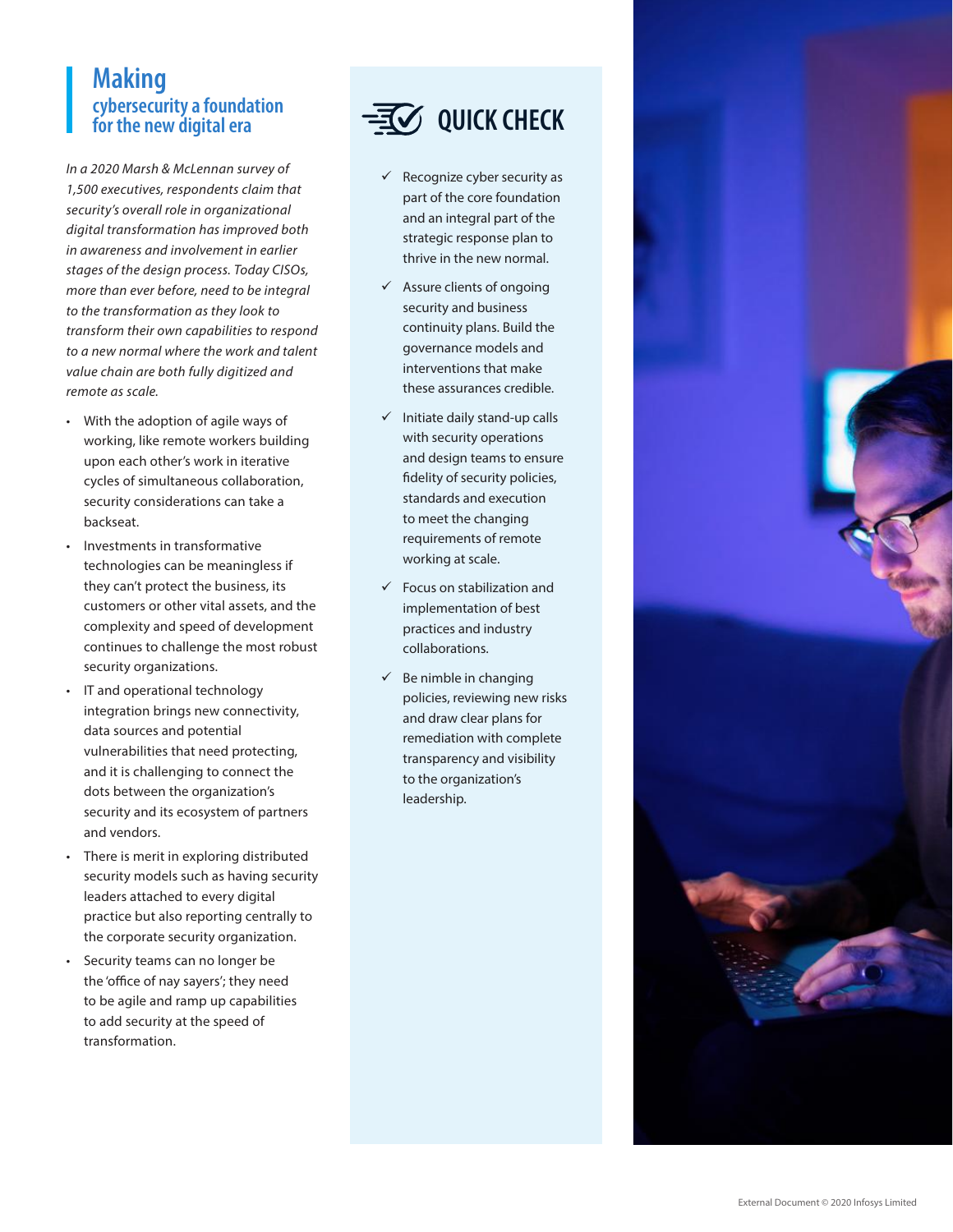## **A glimpse into how we did this for ourselves**

For any enterprise to be able to protect data, in a distributed network of remote workspaces, information tracking and security policies will need to be deployed with the ability for the business to minimize security risks. Control will continue to move to the edge – and the user device will become a converge of wide area networking and network security services like CASB, FWaaS and Trust Assurance in a single, cloud-delivered service model. We made sure we adopted Secure Access Service Edge. Our cyber defense centers are being operated remotely too.

We made significant adjustments to the rules for monitoring and use case generation so we could adapt to the new ways of working, and work past the clutter of false positives which we expected will be potentially created. We also identified new rules and use cases for adversarial actions.

All our endeavors, including data aggregation and analytics for operations and infrastructure provision planning, takes into consideration employee privacy mandates. The current models of Mobile Application Management and Mobile Device Management are extended to personal computers of employees but with strong separation between the personal and corporate avatars of users. A good example is how we extend InfyMe to include employee personal computers but secured with separation for personal and work-related usage.

We developed new models to monitor employees for reasonable assurance of their productivity without conflicting privacy mandates. Preparing for this scenario included behavioral coaching for managers to not pose unduly probing questions – for example – about the employee's personal routine.

We have invested in a modern security stack (Multifactor Authentication, Conditional Access, VPN, Terminal Access, Endpoint Protection Platform, Endpoint Detection and Response, Data Leakage Prevention, Patching, Hardened Build, etc.) for endpoints which gives us ongoing assurance of security of these devices and relevant insights as well. Our remote monitoring and management solution stack provides unified control and visibility into our entire IT infrastructure, so servers, networks, and endpoints can be actively and remotely managed. We are rapidly upgrading this infrastructure to support the exponential need for remote access.

## **OUR QUICK CHECK**

- $\checkmark$  Upgrade and expand infrastructure for VPN and extranet.
- $\checkmark$  Accelerate patching for critical systems.
- Identify and monitor high-risk user groups.
- $\checkmark$  Confirm the security of third parties. Should any of them fail to demonstrate adequate security controls and procedures, consider limiting or even suspending their connectivity until they remediate their weaknesses.
- $\checkmark$  Keep an eye out for new shadow-IT systems that employees use or create to ease working from home, to compensate for in-office capabilities they can't access, or to get around obstacles.
- $\checkmark$  Build a policy portal for remote workers to find solutions for frequently occurring scenarios where they might need guidance. For example, the different rules that govern usage of a device in a client network and in the Infosys network.
- $\checkmark$  Communicate creatively focusing on what to do rather than what not to.
- Build a portal to track incoming user with auto recommendations for effective action, based on established track records.
- Maintain a risk register to track risk-related decisions and reassess them over time. This also facilitates robust reporting to the executive leadership and guides policies for risk identification, evaluation and mitigation.
- Augment support team with staffing and automation-led amplification to ensure greater support and faster problem resolution for our greatly expanded workforce of remote workers.
- $\checkmark$  Connect with clients to request contractual consent for employees on their projects to work from home. The contract appraises them of potential risks and the proposed security assurance plan. This is a mandatory process preceding the activation of systems and devices enablement for employees to work from remote locations.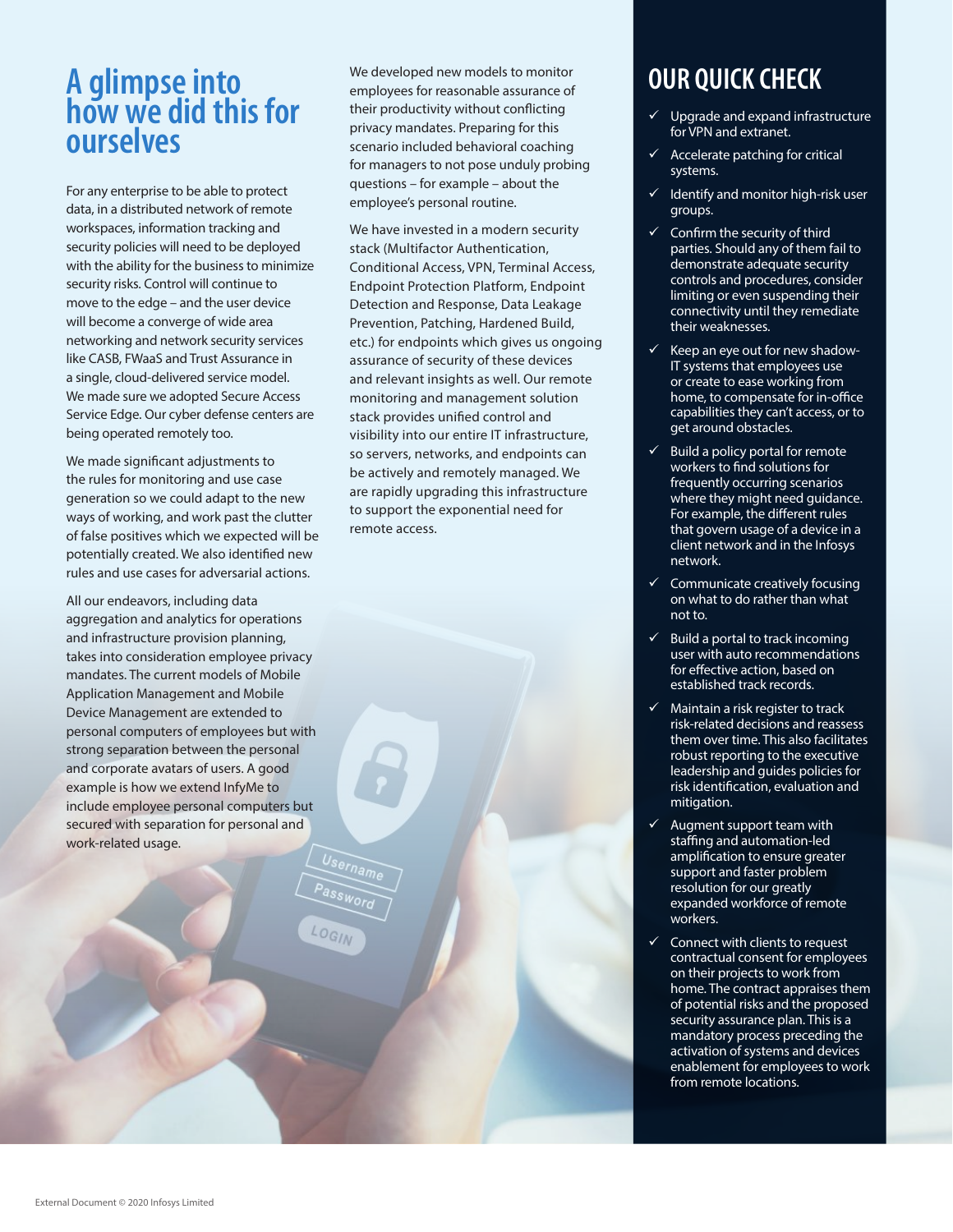## **End Notes**

Our digital muscle - be it mobility, remote access, collaboration platforms, cloud adoption and cyber security - has served us well in these unprecedented times. However, there's a lot to be done in terms of making our systems more stable, robust and secure while equipping our workforce to embrace this new way of working.

In many ways, employees working remotely are the true front line of the organization and play an important role in keeping it both functioning and secure. Businesses will need to consistently reiterate to employees their safe remote-working protocols and procedures while helping them focus on being productive. With this in place, CISOs can play their part in creating a resilient and assured digital future for their organizations.